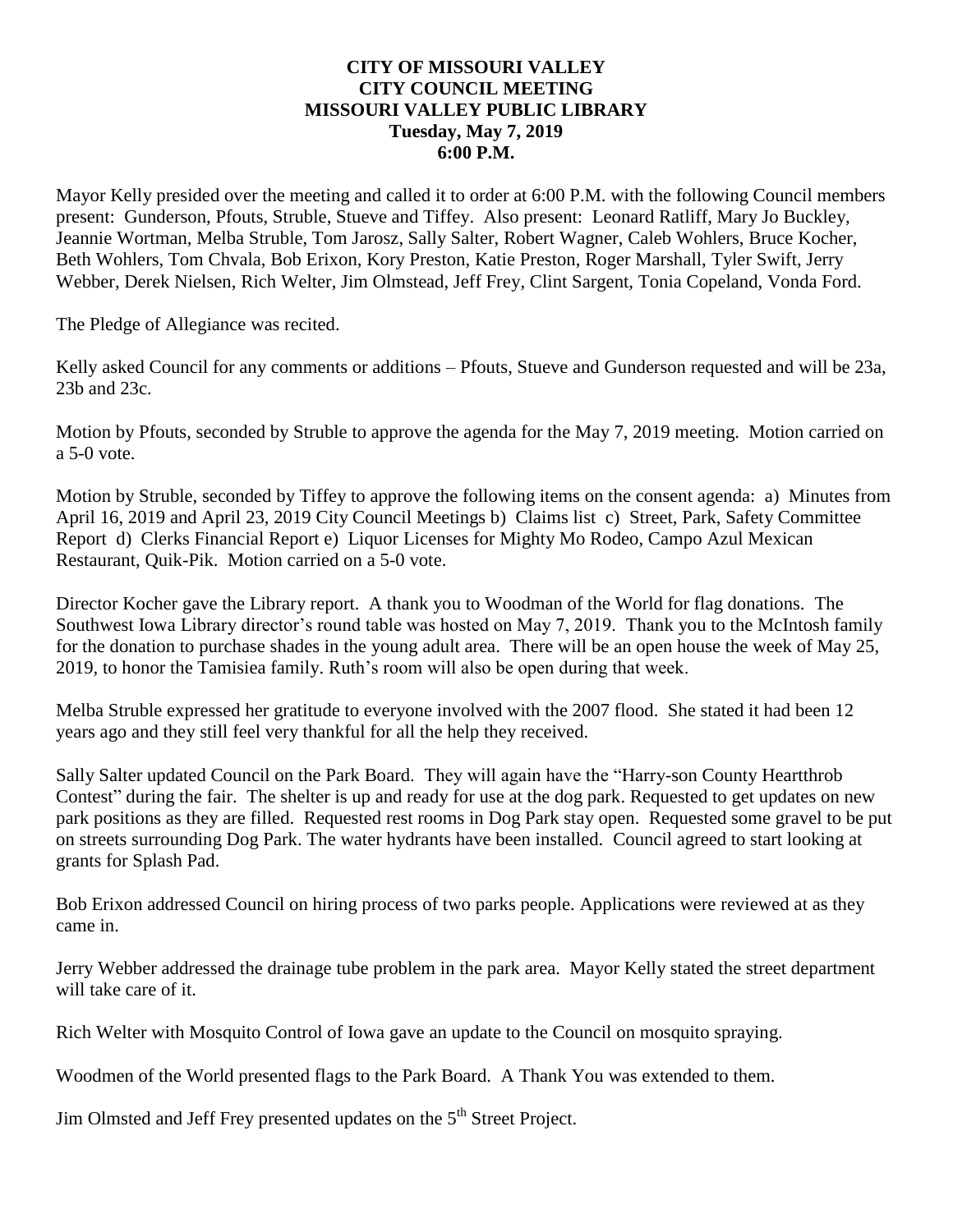Motion by Gunderson, seconded by Struble to approve Change Order #1 on 5<sup>th</sup> Street Pavement Reconstruction. Motion carried on a 5-0 vote.

Motion by Struble, seconded by Tiffey to approve Contractor's Application for Payment #6 from Compass Utility LLC on 5<sup>th</sup> Street Pavement Reconstruction. Motion carried on a 5-0 vote.

Motion by Struble, seconded by Tiffey to approve Contractor's Application for Payment #7 from Compass Utility LLC on 5<sup>th</sup> Street Pavement Reconstruction. Motion carried on a 5-0 vote.

Motion by Gunderson, seconded by Struble to approve Resolution 19-12 Accepting and Closing Out The 5<sup>th</sup> Street Pavement Reconstruction Project and Authorizing the Mayor to Sign the Certificate of Substantial Completion. Motion carried on a 5-0 vote.

Olmsted also stated the street study would start this week. A survey of the Library wall will be completed as soon as weather conditions are favorable. Several meetings have been attended by city staff on the Highway 30 bypass/flood levy.

Jeannie Worthman requested a waiver for the kitchen for a Rand Center fundraiser. Struble had left the meeting and a request by Pfouts to wait until Struble returned. Motion by Tiffey, seconded by Gunderson to waive fee. Motion stalled on a 2-2 vote. Motion by Pfouts, seconded by Stueve to table vote until Struble returned. Motion carried on a 4-0 vote. Struble returned. Motion by Tiffey, seconded by Gunderson to waive kitchen fee for Rand Center fundraiser Randfest on June 22, 2019. Motion carried on a 3-2 vote.

Jim Olmsted presented information on Tamarack Lane. The punch list provided in Nov 2017 has not been completed. The performance bonding company, Old Republic, has provided a proposal to the City for completing this punch list. It was advised by Jim Olmsted to present proposal to City Attorney Argotsinger for review. Council was in agreement.

Motion by Pfouts, seconded by Stueve to table waiving Building Permit Fees for Culivan Heights until someone from the organization presents it to Council. Motion carried on a 5-0 vote.

Motion by Pfouts, seconded by Stueve to set Public Hearing for 05/21/2019 at 6 p.m. for FY 18/19 Budget Amendment #3. Motion carried on a 5-0 vote.

Motion by Pfouts, seconded by Stueve to table the Conflict of Interest Policy, Fraud Reporting Policy, Segregation of Duties Policy and closed session until return of City Clerk. Motion carried on a 5-0 vote. Motion by Struble, seconded by Stueve to approve Resolution 19-13 Approving the Transfer of Funds. Motion carried on a 5-0 vote.

Motion by Stueve, seconded by Gunderson to table the approval of Christopher Myer pending clarification with hiring practice performed by Riesland. Motion failed on a 2-2 vote with one abstaining. Motion by Stueve, seconded by Gunderson to approve Christopher Myer, as Parks Maintenance effective 5/15/2019. Motion carried on a 5-0 vote.

Motion by Struble, seconded by Pfouts to promote Robert Riesland to Street/Park Superintendent effective 5/4/2019. Stueve asked why Riesland wants this position back when he gave it up three years ago. Ayes: Struble, Pfouts. Nayes: Stueve, Gunderson, Tiffey. Motion failed.

Motion to table Resolution Setting Wage for Street/Park Superintendent and Park Maintenance by Tiffey, seconded by Stueve. Motion carried on a 4-1 vote.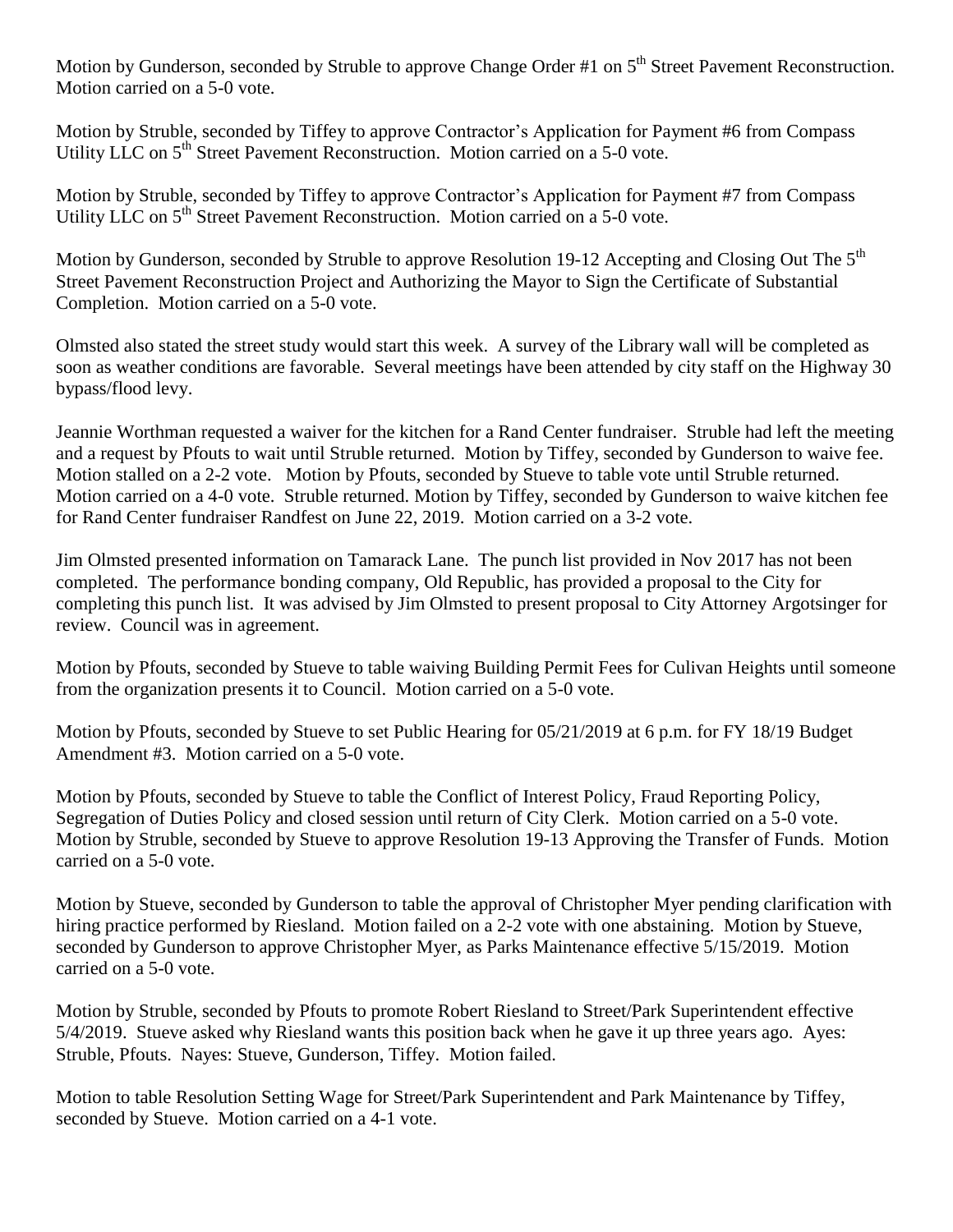Motion by Pfouts, seconded by Gunderson to approve Resolution 19-14 Setting Wages of Seasonal Employees. Motion carried on a 5-0 vote.

Motion by Pfouts, seconded by Stueve, to table the authorization of the City Clerk to sign engagement agreement with Ahlers & Cooney, PC. Motion carried on a 5-0 vote.

Pfouts made the suggestion to not reconvene until the City Clerk is back from maternity leave. It was stated by Pfouts that it would be a waste of time to go forward with meetings. Mayor Kelly stated bills would still have to be paid and there may be other emergency situations that may arise.

Stueve asked what the hiring process is with department heads. Mayor Kelly explained process. Stueve also had concerns with the hiring of a relative at the pool, the competency and certification requirements of the pool manager.

Gunderson expressed concern over road by Petro Mart. Gunderson wants the City to move money so this could be repaired. Gunderson congratulated several law enforcement agencies on tickets written.

Jim Olmsted gave a brief explanation on the procurement procedures for FEMA funding. A publication for engineering services was presented and needs to be published in paper.

There were no Mayor comments.

Motion by Struble, seconded by Pfouts to adjourn. Motion carried on a 5-0 vote. Meeting adjourned at 7:46.

Shawn Kelly, Mayor

Attest: Vonda Ford, Deputy Clerk

### **RESOLUTION 19-12**

## **A RESOLUTION ACCEPTING AND CLOSING OUT THE 5TH STREET PAVEMENT RECONSTRUCTION PROJECT AND AUTHORIZING THE MAYOR TO SIGN THE CERTIFICATE OF SUBSTANTIAL COMPLETION**

WHEREAS, the City of Missouri Valley, Iowa has previously authorized the 5<sup>th</sup> Street Pavement Reconstruction project; and,

WHEREAS, the City has previously entered into a contract with Compass Utility LLC for this project; and,

WHEREAS, the above contract has been completed, and the City Engineer has recommended acceptance of the work and close out on the project;

NOW, THEREFORE BE IT RESOLVED BY THE CITY COUNCIL OF THE CITY OF MISSOURI VALLEY, IOWA:

The work on the 5<sup>th</sup> Street Pavement Reconstruction Project is hereby accepted, the project closed out, and the Mayor is hereby authorized to sign the Certificate of Substantial Completion.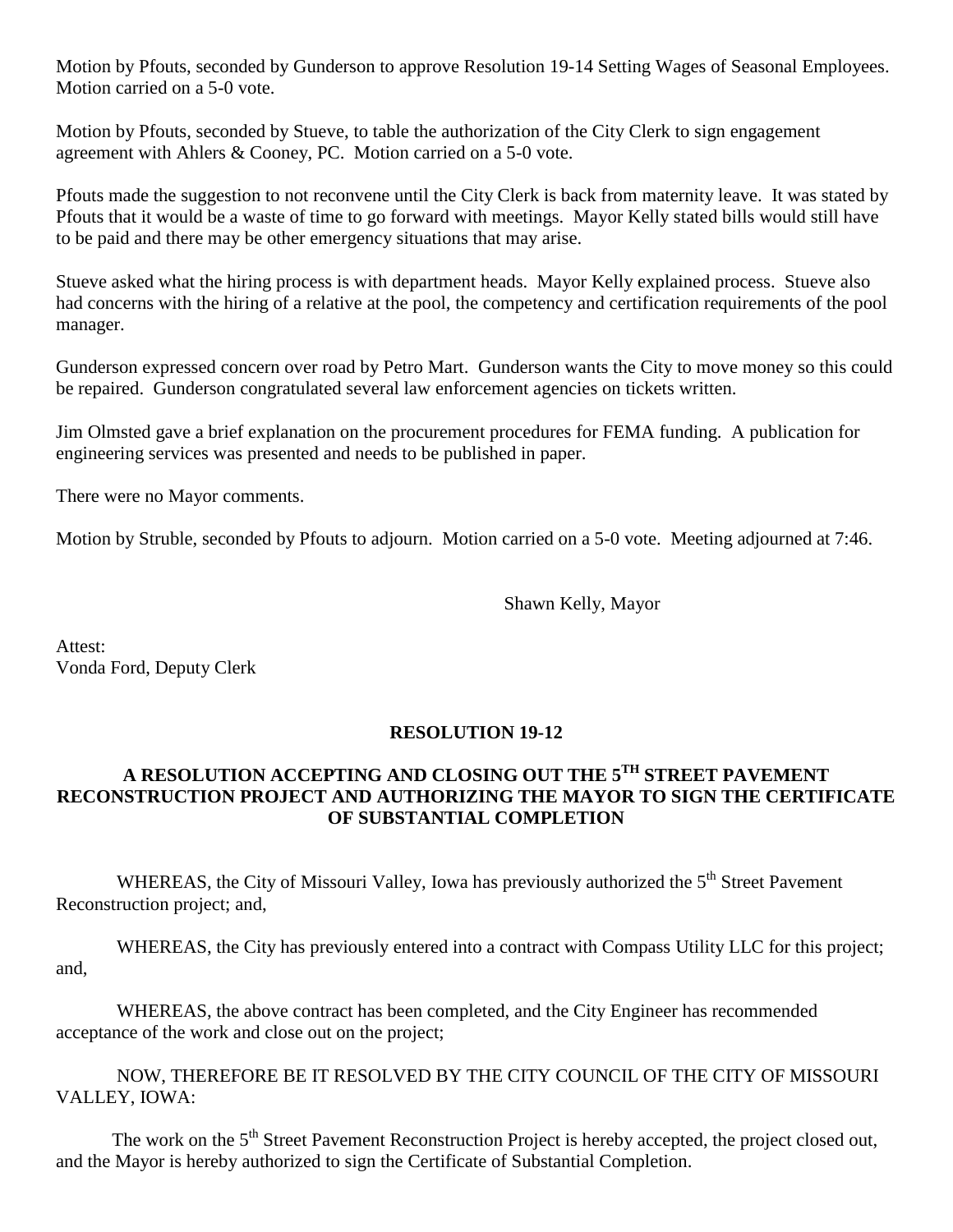# PASSED AND APPROVED this 7<sup>th</sup> day of May, 2019.

#### CITY OF MISSOURI VALLEY \_\_\_\_\_\_\_\_\_\_\_\_\_\_\_\_\_\_\_\_\_\_\_\_\_\_

Shawn Kelly, Mayor

ATTEST:

Vonda Ford Deputy Clerk

\_\_\_\_\_\_\_\_\_\_\_\_\_\_\_\_\_\_\_\_\_\_\_\_\_

#### **RESOLUTION 19-13**

#### **RESOLUTION APPROVING THE TRANSFER OF FUNDS**

Be It Resolved by the City Council of the City of Missouri Valley, Iowa:

That the City Clerk is hereby authorized to transfer funds from FY 18/19 in the amount of \$92,101.00 from various accounts.

LOST to Debt Service \$50,000.00 (LOST Funds to Reduce Debt Service Levy)

Fire to Debt Service \$ 31,699.00 (Fire Funds to Bond Payment)

Water to Debt Service  $$10,402.00$  (Water Fund to pay for  $5<sup>th</sup>$  Street)

Total \$92,101.00

Passed and approved this 7th day of May, 2019.

\_\_\_\_\_\_\_\_\_\_\_\_\_\_\_\_\_\_\_\_\_\_\_\_\_\_\_\_\_

\_\_\_\_\_\_\_\_\_\_\_\_\_\_\_\_\_ Shawn Kelly, Mayor

ATTEST:

Vonda Ford Deputy Clerk